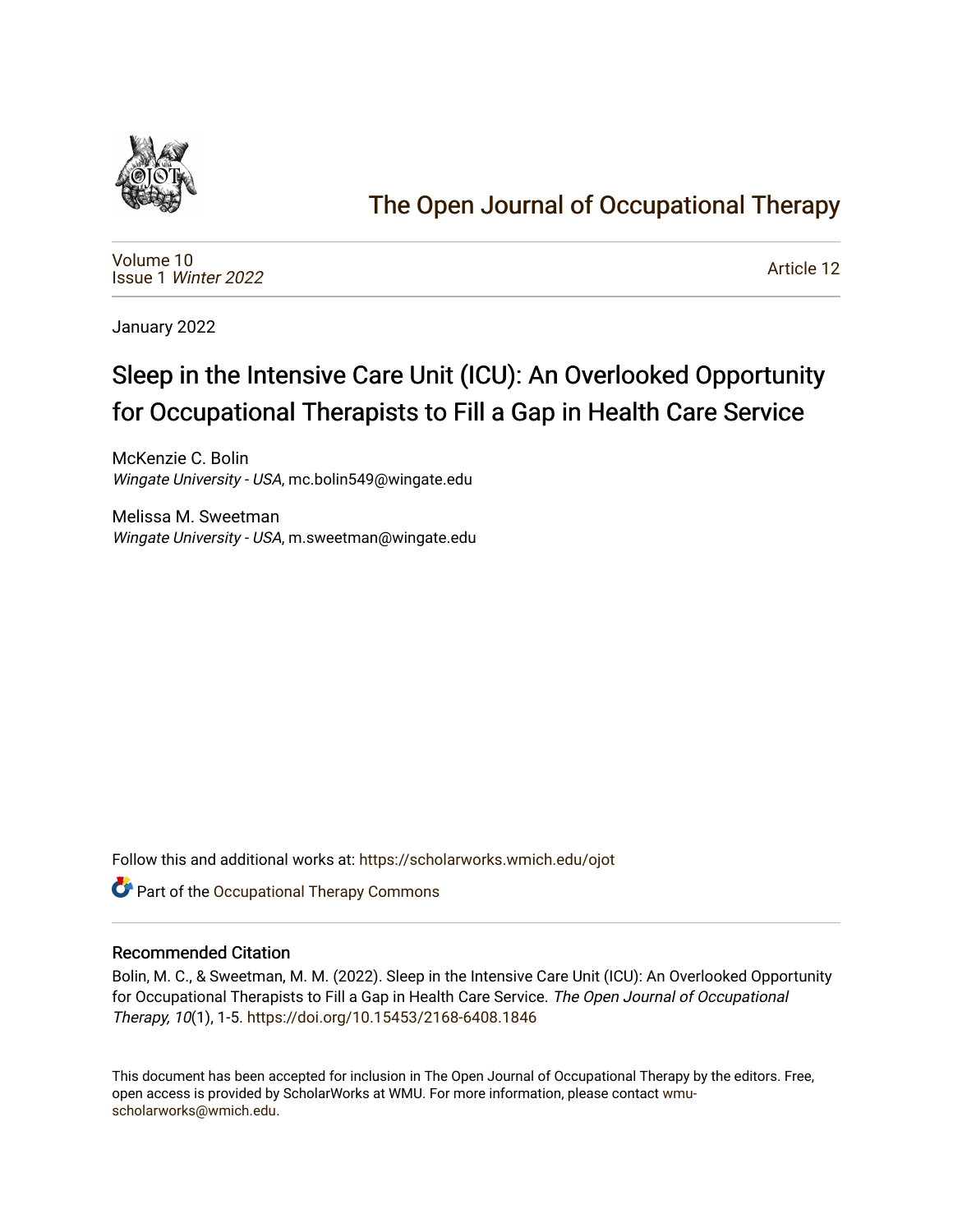## Sleep in the Intensive Care Unit (ICU): An Overlooked Opportunity for Occupational Therapists to Fill a Gap in Health Care Service

### Abstract

Sleep hygiene is well-established in the scope of occupational therapy practice; however, this occupation is rarely addressed in the intensive care unit (ICU). The majority of health care practitioners believe patients experience reduced sleep quality in the ICU, which can negatively impact patient outcomes. Through a review of the literature, this paper identifies common factors that negatively influence sleep quality and duration and proposes evidence-based interventions to improve patients' sleep. Factors that influence sleep and fall in the domain of occupational therapy practice include the environment, psychosocial elements, and patient care. Occupational therapists can use interventions, such as orienting patients during the day, creating sleep-promoting routines, and educating patients on the use of adaptive equipment (earplugs, eye masks, or sound machines for relaxing music). Role confusion and a lack of prioritization of sleep have led to the occupation of rest and sleep not being addressed. This paper will suggest implications for the future of the profession that includes establishing leadership positions on a multidisciplinary team to improve patients' sleep.

### **Comments**

The authors declare that they have no competing financial, professional, or personal interest that might have influenced the performance or presentation of the work described in this manuscript.

### Keywords

critical care, interventions, occupational therapy, rest and sleep, sleep deprivation, sleep promotion

Credentials Display McKenzie C Bolin, OTDS

Melissa M Sweetman, PhD, OTD, OTR/L, CLA

Copyright transfer agreements are not obtained by The Open Journal of Occupational Therapy (OJOT). Reprint permission for this Opinions in the Profession should be obtained from the corresponding author(s). Click [here](https://scholarworks.wmich.edu/ojot/policies.html#rights) to view our open access statement regarding user rights and distribution of this Opinions in the Profession. DOI: 10.15453/2168-6408.1846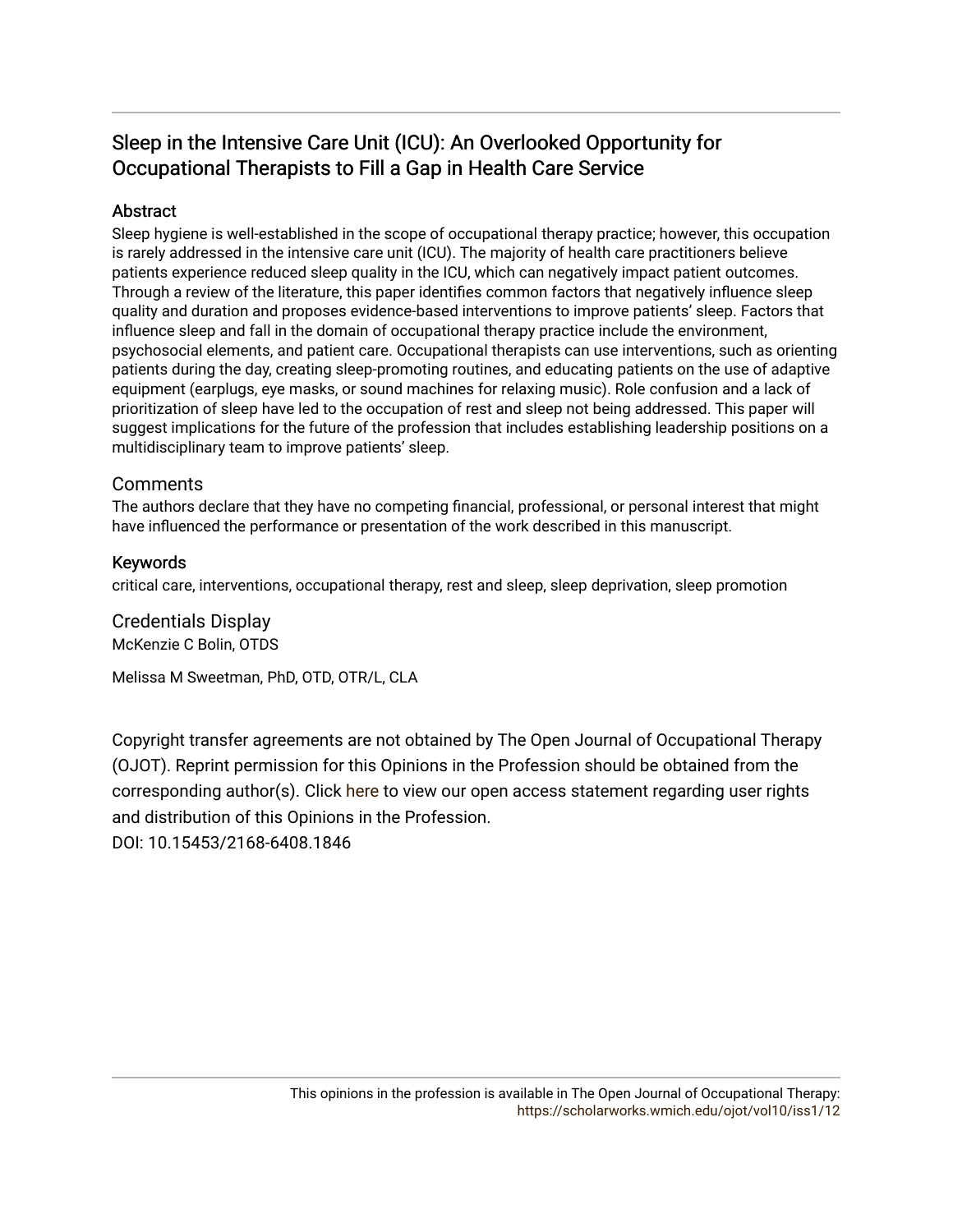"Approximately 80% of ICU patients experience sleep deprivation during their hospital stay" (Grimm, 2020, p. e18). The implications of this staggering statistic are far-reaching and well-supported by the clinical experiences of health care practitioners. A recent multi-national survey regarding sleep in the intensive care unit (ICU) showed 88% of practitioners believe sleep deprivation negatively impacts the recovery process (Kamdar et al., 2016). Survey respondents also believed sleep deprivation can lead to ICU acquired delirium, longer length of stay, and poor participation in therapy. Although there was wide agreement that sleep is vital to recovery, only 32% of survey respondents had sleep hygiene protocols in place.

The physiological impact of sleep deprivation has not been studied extensively in an ICU setting, but the deleterious impacts are well-documented in the general population. In a clinical review, Pisani et al. (2015) explained that sleep deprivation is linked to decreased immune functions, decreased respiratory muscle endurance, decreased exercise performance, and negative impacts on neuroendocrine control systems. In addition, healthy individuals with sleep deprivation experience impaired cognition which resembles that of ICU acquired delirium. Although studies to date have been unable to identify a causal relationship between sleep deprivation and ICU delirium, the similarities in presentation may suggest the possibility of a relationship (Pisani et al., 2015).

The role confusion among health care practitioners and a lack of prioritization of addressing sleep have caused the issue of sleep deprivation to fall by the wayside, leaving an opportunity for occupational therapists to take the lead in confronting this multidisciplinary concern. Occupational therapists' expertise in analyzing the demands of an occupation, the contexts in which the occupation occurs, performance patterns, performance skills, and client factors supporting or inhibiting occupational performance indicate that occupational therapists are ideally suited to address sleep in the ICU (American Occupational Therapy Association [AOTA], 2020). This paper will identify factors that influence sleep quality, explore potential interventions indicated to improve patients' sleep, and present the argument for why occupational therapists play a critical role in addressing this major patient care concern.

#### **Factors that Influence Sleep**

Given the prevalence of sleep deprivation in the ICU, researchers have continuously sought to understand factors that reduce sleep quality in this setting. In a meta-analysis of qualitative studies on sleep quality determinants as perceived by patients, Mattiussi et al. (2019) identified three themes shown to have a negative influence on sleep. In addition to environmental factors, their results found pain and psychosocial elements as significant themes. Complex interactions with the environment as both positive and negative factors were identified. One positive factor that promotes sleep was the rhythmic hum of the ventilator, whereas a negative factor that deterred sleep was the sound of people entering and leaving the unit. Psychosocial factors identified were feelings of fear, anxiety, and uncertainty of what the next day would bring medically (Mattiussi et al., 2019).

In addition, Grimm (2020) sought to distinguish factors influencing patients' sleep in the ICU and categorized the results as modifiable and nonmodifiable. Grimm used a literature review to identify barriers to patients' sleep and propose care guidelines to improve patient outcomes. According to Grimm, modifiable barriers to sleep include personal factors (fear and anxiety), environmental factors (noise, odors, and lighting), and medical factors (pain, medications, and constant interruptions for medical care). Nonmodifiable factors include a history of sleep disorders, acute illness, and the need for mechanical ventilation.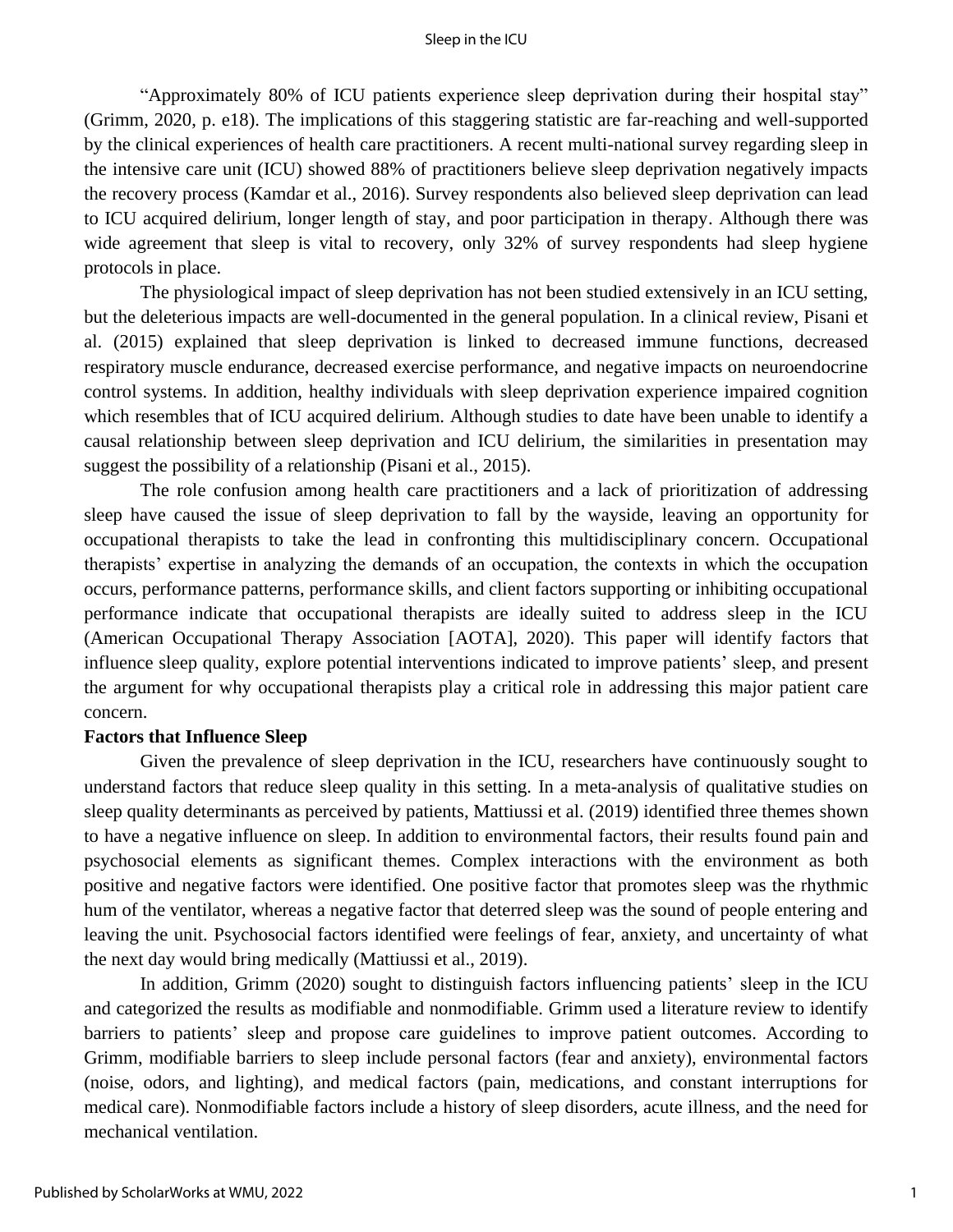Interestingly, Grimm (2020) identified ventilation as a negative factor in sleep, whereas Mattiussi et al. (2019) found ventilation can be a positive factor as some patients find the constant noise to be relaxing. Additional research is needed to understand the impact of ventilation on sleep, as well as to discern the impact of various factors, such as distinguishing the impact of sound versus the impact of lighting. Other risk factors, such as the environment, pain, and negative emotions, have been demonstrated to negatively impact sleep across multiple studies (Grimm, 2020; Mattiussi et al., 2019; Younis et al., 2020) and have indicated sleep as a clear need to be addressed in clinical practice.

### **Interventions to Promote Sleep**

Research on interventions to promote sleep in the ICU is more prevalent than research identifying factors that lead to sleep deprivation. Although pharmaceutical interventions have been studied extensively, only nonpharmaceutical interventions fall within the scope of occupational therapy practice. Some researchers have studied the effects of individual interventions on sleep, such as music and eye masks, whereas others have studied the effects of bundled interventions, or the use of combining two or more interventions at once. Table 1 includes a categorized list of interventions compiled from various studies (Aitken et al., 2017; Arttawejkul et al., 2020; Ferrehi et al., 2016; Patel et al., 2014; Su et al., 2013).

| m<br>Ш<br>. . |  |
|---------------|--|
|---------------|--|

| Categorizang Common mier ventions to I romote sitelp |                                                                      |
|------------------------------------------------------|----------------------------------------------------------------------|
| Category                                             | <b>Examples</b>                                                      |
| Environmental                                        | • Closing doors and blinds                                           |
|                                                      | $\bullet$ Ear plugs                                                  |
|                                                      | $\bullet$ Eye masks                                                  |
|                                                      | • Introducing a clock or calendar to the patient's room              |
|                                                      | • Low level or relaxing music                                        |
|                                                      | • Open blinds for natural lighting during the day                    |
|                                                      | • Reducing light                                                     |
|                                                      | • Reducing noise                                                     |
| Educational                                          | • Educating patients on the appropriate use of sleep enhancing tools |
| <b>Patient Care</b>                                  | • Cluster or group patient care when possible                        |
|                                                      | • Limit medical interruptions during sleep hours when possible       |
|                                                      | • Orient patients regarding time, place, and date every 8 hr         |
|                                                      | • Promote comfort through repositioning                              |
|                                                      | • Reduce pain levels                                                 |
|                                                      | • Wash/shower before bed                                             |
| Pharmacological                                      | • Antiemetics                                                        |
|                                                      | • Pain relief                                                        |
|                                                      | • Sleep inducing medications                                         |
| Psychosocial                                         | • Familiarity                                                        |
|                                                      | • Increased family visitation                                        |
|                                                      | • Prayer                                                             |
|                                                      | • Reduce anxiety/fear                                                |

*Categorizing Common Interventions to Promote Sleep*

In a randomized controlled trial, Su et al. (2013) assessed the effects of listening to relaxing music on sleep quality for patients in an ICU setting. Although the sample size was small ( $N = 28$ ), the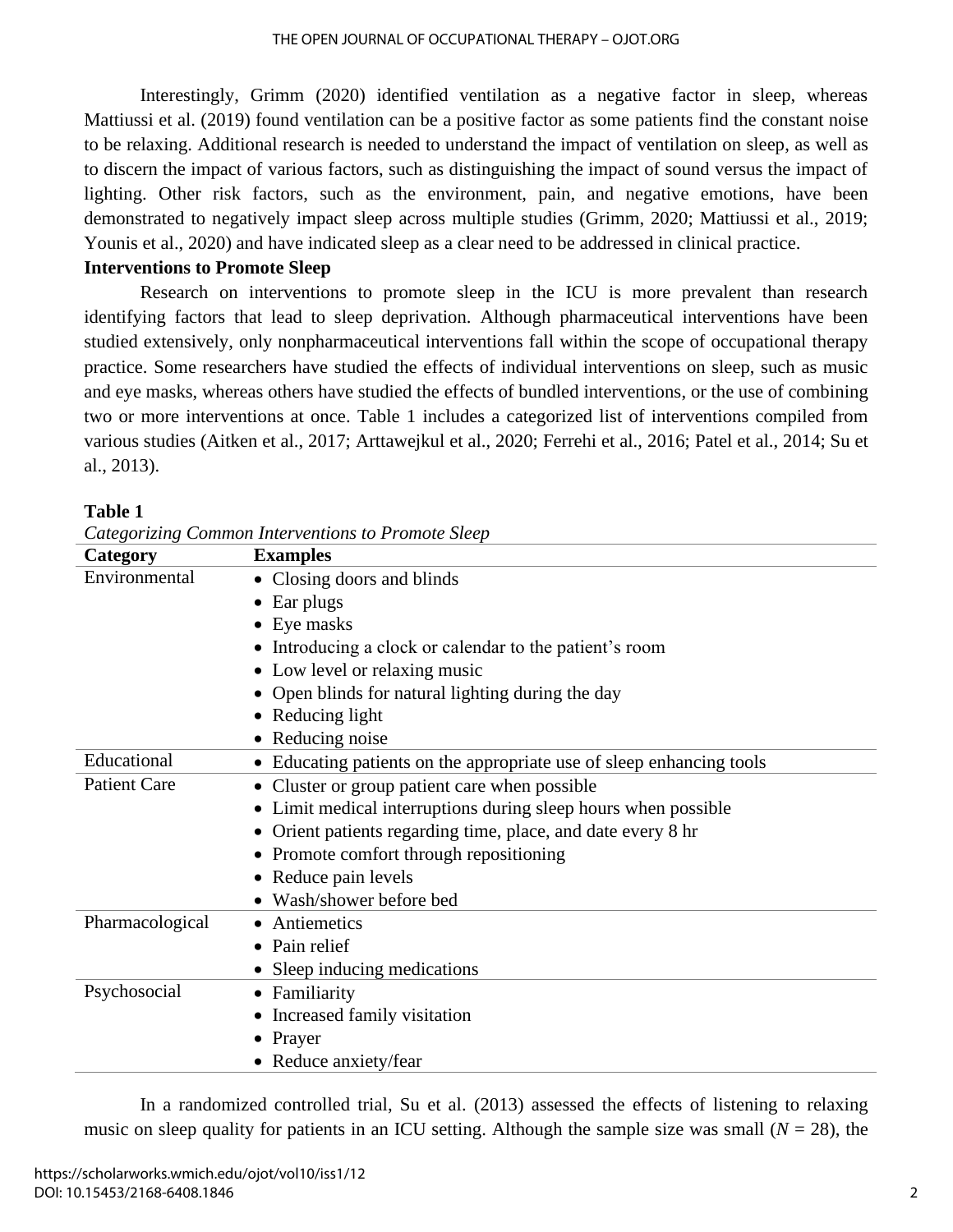#### Sleep in the ICU

results validated the claim that music can improve sleep. Su et al. found that patients who listened to music had a statistically significant shorter stage N2 sleep ( $p = 0.014$ ), longer stage N3 sleep ( $p =$ 0.008), and lower heart rate ( $p < 0.003$ ). These findings indicate patients spent more time in deeper, restorative stages of sleep when listening to relaxing music.

Although relaxing music is known to improve sleep, many patients report the constant barrage of background noise and lighting leads to reduced sleep. To better understand the impact of two simple, low-cost interventions on improving sleep by blocking out unnecessary sensations, Arttawejkul et al. (2020) studied the effects of ear plugs and eye masks. In a small  $(N = 17)$  prospective randomized controlled trial, Arttawejkul et al. found the use of ear plugs and eye masks lowered participants' arousal index. Results were not statistically significant ( $p = 0.086$ ), but this could be because of the small sample size, indicating the need for further research to better understand the relationship between these tools and sleep quality.

In a high-quality cohort study, Patel et al. (2014) analyzed the impact of a bundle of 17 nonpharmaceutical interventions on sleep for patients in the ICU. The interventions used in this study aimed to reduce noise, light, and patient care during sleeping hours. The bundled intervention approach significantly reduced night-time noise ( $p = 0.002$ ), light ( $p = 0.003$ ), staff-patient interactions ( $p =$ 0.045), and the number of times that staff interactions awoke patients  $(p = 0.003)$ . The reduction of environmental and patient care disruptions led to significantly improved sleep efficiency ( $p < 0.001$ ), sleep quality ( $p < 0.001$ ), sleep duration ( $p < 0.001$ ), and reduced daytime sleepiness ( $p = 0.042$ ).

When identifying potential occupational therapy interventions, it is important to discuss not only those that are most commonly recommended by health care practitioners, but also those that are proposed by patients. In an exploratory descriptive study by Aitken et al. (2016), patients identified solutions that improved their sleep quality or duration. Many of their results supported those of other studies (e.g., music, ear plugs, or eye masks), but some findings were novel, such as promoting comfort through repositioning and prayer. Although this study was not conducted by occupational therapists, it highlights an area in which the profession of occupational therapy excels: the use of a holistic, patientcentered approach. Through the occupational therapy process, therapists are able to determine patient values and concerns, and could then gain a better understanding of which interventions may best suit one patient's needs. If a patient identifies religion as a strong value, for example, the use of prayer could be a great intervention to address their anxiety and sleep deprivation.

The importance of patient education on intervention compliance rates has not been studied extensively in the context of sleep hygiene promotion, yet this is a promising area for intervention. Ferrehi et al. (2016) compared the effectiveness of sleep intervention with and without patient education in a high-quality randomized controlled trial. All of the participants received eye masks, ear plugs, and a white noise machine; the control group received generalized education on the benefits of these sleepenhancing tools, whereas the intervention group received specific education on how to use each of the tools. The results showed that a significant portion of participants who received specific education on sleep enhancing tools used at least one of the tools  $(p = 0.01)$ , and post hoc analyses found that adherence to sleep-improving interventions resulted in significantly improved outcomes for sleep disturbance, wake disturbance, and fatigue  $(p < 0.01)$  (Ferrehi et al., 2016). This is promising, as previous studies that have attempted to assess the impact of interventions have shown low compliance rates to intervention (Jones & Dawson, 2012).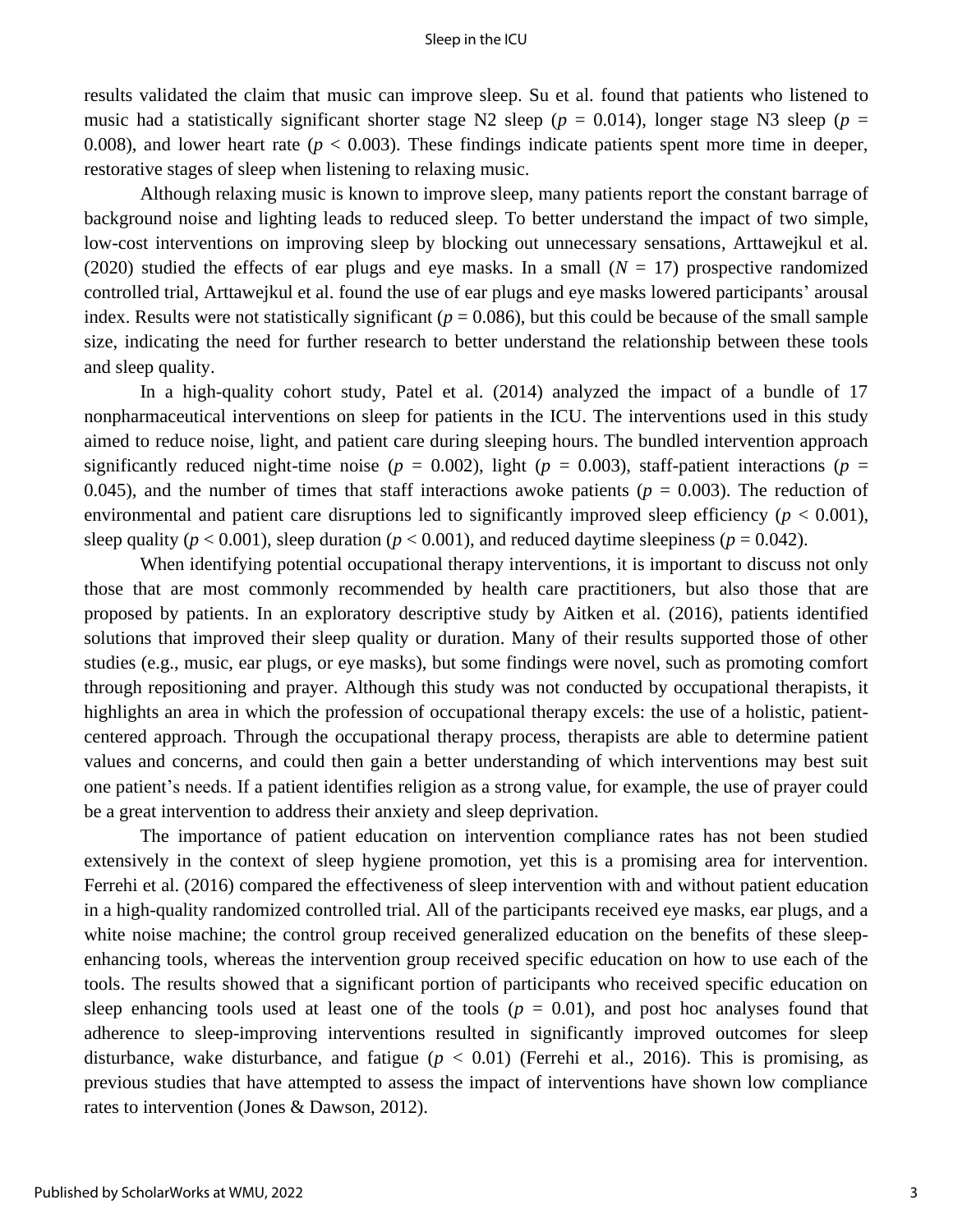While patients receiving care in the ICU may have complex medical and occupational needs, it is vitally important that occupational therapists include the occupation of sleep as a priority. Although research has yet to distinguish which interventions may have the strongest influence, research shows that interventions can improve sleep quality (Aitken et al., 2017; Arttawejkul et al., 2020; Ferrehi et al., 2016; Patel et al., 2014; Su et al., 2013). Common interventions that address environmental factors have shown to be effective alone or bundled. Many of these interventions can be implemented universally and at little or no cost (such as dimming the lights, reducing bedside monitor volume, and reducing hallway discussions) and can easily be billable under the Self-Care (97535) or Therapeutic Activities (97530) current procedural terminology (CPT®) codes, depending on the specific nature of the intervention. **Implications for Occupational Therapy Practice**

The American Occupational Therapy Association (AOTA) has established occupational therapy's role in addressing sleep in practice. In the first edition of the *Occupational Therapy Practice Framework: Domain and Process* (AOTA, 2002), the scope of practice included rest and sleep as activities of daily living. The second edition of the framework prioritized sleep by removing it from the list of activities of daily living and instead categorized rest/sleep as a separate occupation, one of only eight areas of occupation (AOTA, 2008). Since then, rest/sleep has remained a priority occupation for occupational therapy practice in subsequent editions of the *Occupational Therapy Practice Framework: Domain and Process* (AOTA, 2014, 2020).

AOTA (2017) has supported their position that sleep is pertinent to occupational therapy assessment and intervention through the publication of a fact sheet regarding occupational therapy's role with sleep. According to AOTA, "sleep provides the foundation for optimal occupational performance, participation, and engagement in daily life" (para. 1). Recommended interventions relevant to the ICU include addressing secondary conditions that may reduce sleep quality, establishing predictable routines, modifying the environment, and advocating for sleep promotion (AOTA, 2017).

To integrate sleep into clinical practice, Ho and Siu (2018) recommended the use of the Person-Environment-Occupational Performance model. According to Ho and Siu, the use of this model can create occupation-based sleep management on three levels: person, environment, and occupational performance. Evidence supports the use of addressing the person by reducing pain and negative emotions, addressing the environment by reducing noise and lighting, and addressing occupational performance by implementing daytime activities that can promote sleep.

Occupational therapy is integral to improving patient outcomes in hospital settings. In order to maintain our position on the multidisciplinary care teams and ensure the best outcomes for patients, we must not allow ourselves to become complacent. With a large array of potential interventions shown to improve sleep, literature to support occupational therapy's role in sleep hygiene, and a theoretical framework to guide practice, occupational therapists can no longer ignore this occupation. There is strong evidence to support the use of free or low-cost interventions to improve patients' sleep, and occupational therapists in the ICU have an obligation to incorporate this research into their daily practice. Although these interventions overlap with other roles on multidisciplinary care teams, occupational therapists cannot leave this task to other practitioners. Occupational therapists can work with their multidisciplinary teams to determine which interventions are best suited for their environment and patient population. We must set the standard for all occupational therapists to address sleep hygiene in practice, taking the lead in hospitals that have yet to implement sleep-promoting intervention bundles.